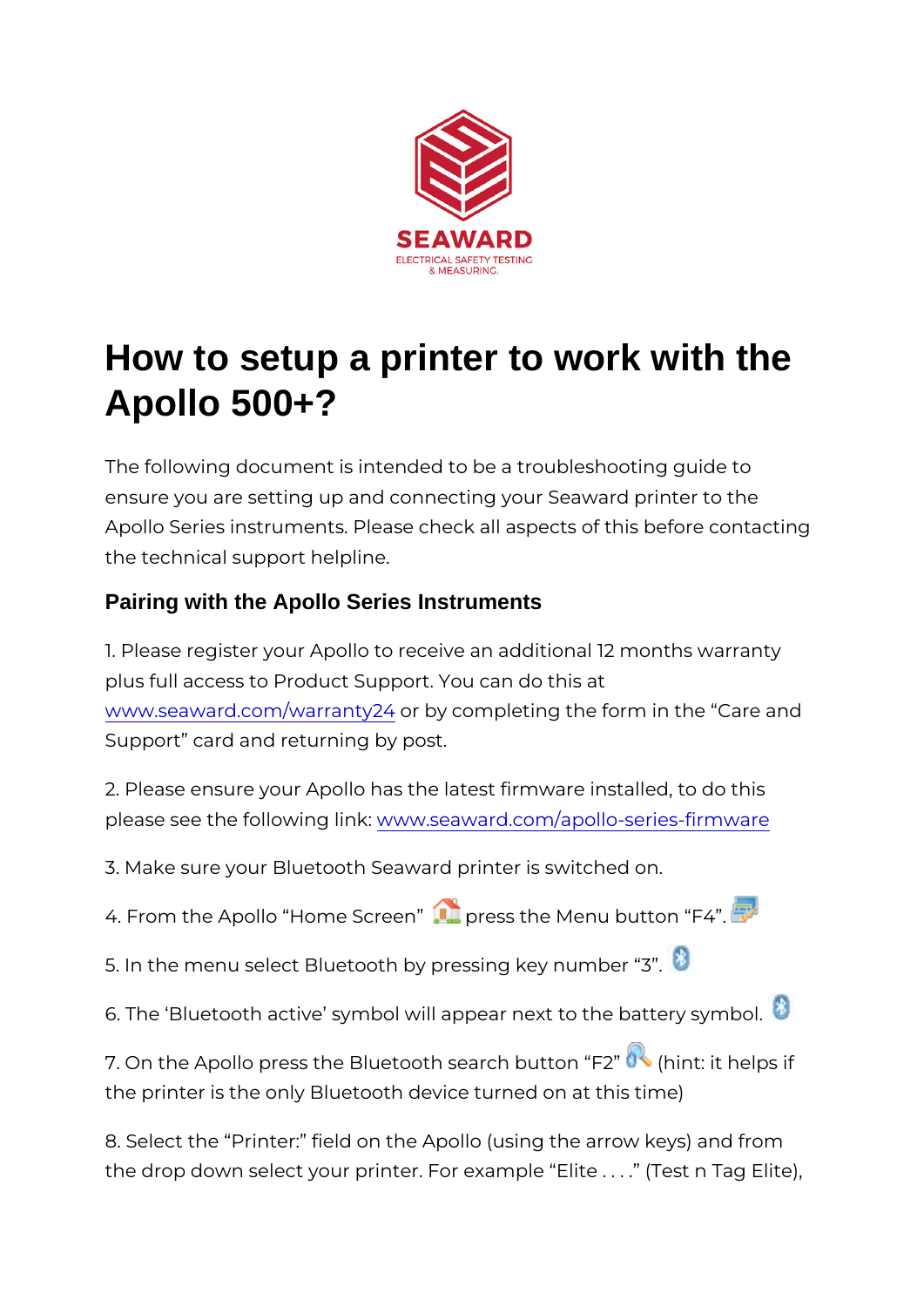"Pro  $\dots$ ." (Test n Tag Pro) or "T'n'T  $\dots$ ." (Test n Tag)

9. Press "F4" to save the new Bluetooth configuration

10. You will now need to setup the printer in the Apollo Series and confirm the label sizes and / or company logos. To do this select "View Data", by selecting number "1"

## Note: You will require test data to be already stored on the instrument to do this.

11. Select an asset using the arrow keys and function key "F4".  $\bullet$ 

12. Select a full test result using "F4" again to display the "Test Details" for the asset.

13. Select menu/options, function key "F4", to display the "Test Results Option".

14. Highlight and select "Print Label" using the arrow keys and function key "F4"  $\bigcirc$  a virtual image of the current label is shown on the instrument.

15. To setup the printer that was paired in the earlier steps use the tools function key "F2".

16. Using the arrow keys to highlight the bottom line "Printer" and, from the dropdown, select the Bluetooth printer paired earlier.

Note: This will add / remove fields depending upon the selection made

17. Returning to the top field, and again using the arrow keys, the "Title" can be altered, which is used in some label formats.

18. Depending on the printer type, the "Label Size" needs to be confirmed.

Note: This is not applicable to all printers and will add / remove fields depending upon the selection made

19. If a printer logo is required this can be selected in the "Pass Logo:" or "Fail Logo:" fields,

Note: If you want to upload your Company Logo then please see Application note number 0068 "How to Upload your Company Logo onto the Apollo Series"

20. Depending on the printer type, the density can be altered. However, it